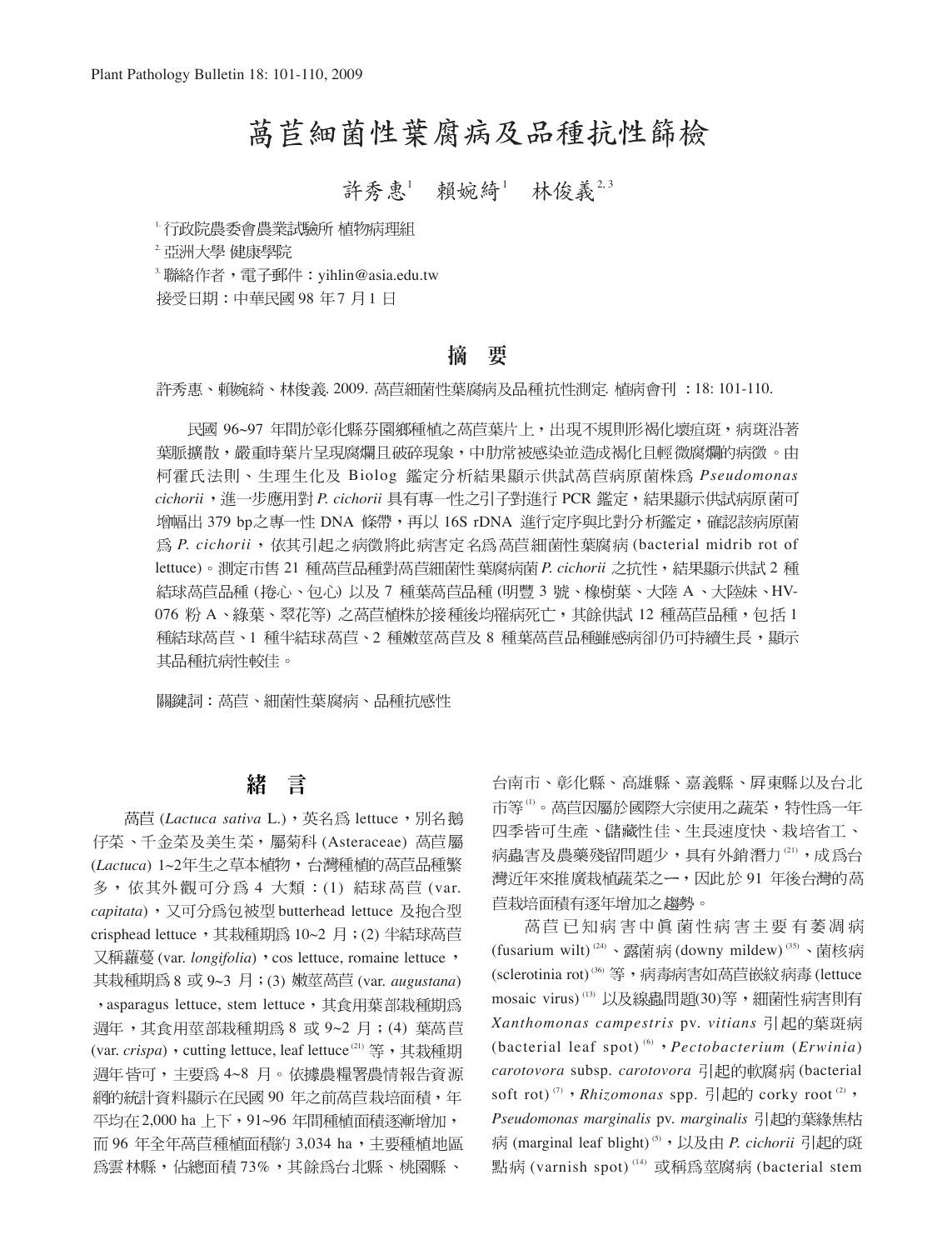rot)<sup>(10)</sup>, 或稱為 midrib rot<sup>(9)</sup>, 或稱為 bacterial rot<sup>(3, 6, 15)</sup> 等。在台灣已發生且被研究之病害包括真菌的萎凋病27) 、褐斑病(20) 及病毒病如捲葉嵌紋病(8),雖然農家要覽 提及萵苣細菌性軟腐病(18),但實際上台灣尚未有任何 關於萵苣細菌性病害之研究,而筆者於民國 96~97年 間的夏季在彰化縣芬園鄉種植之萵苣上發現葉片有不 規則褐化壞疽以及葉片中肋褐化且腐爛等現象。因此 本研究將探討造成此病害之病因,分析病原菌之特性 及品種抗感性篩選,供日後防治參考。

### 材料與方法

#### 菌株來源

採集彰化縣芬園鄉栽培之萵苣葉片上具有不規則 形壞疽病斑之樣品,經75%酒精表面消毒後,以0.1% 次氯酸鈉 (NaOCl) 漂洗 30 sec 後,再經無菌水漂洗 3 次後切取罹病與健康交界處之組織,置於無菌蒸餾水 中,經振盪後以移殖環沾取細菌懸浮液,劃線於營養 培養基 (nutrient agar, NA, Difco™) 平板上, 置 30℃ 下 培養一天後,挑取單一菌落,再劃線於 NA 平板,重 覆 3 次後移至 NA 斜面備用。或直接將漂洗後之組織 塊置於 NA 平板上置 30℃ 培養,待長出菌落後,挑選 單一菌落,移至新的 NA 平板,重覆 3 次後移至 NA 斜面。

#### 病原性測定

將分離所得之細菌菌株分別於 NA 斜面上,於 30℃ 下培養一天後,懸浮於無菌蒸餾水中,以分光光 譜儀 (spectrophotometer) 調整其吸光値 (A<sub>600</sub>) 為 0.3, 相 當於 10° cfu/ml 以作為接種源,以注射接種方法分別注 (*Nicotiana tabacum* cv. Vam-Hicks.) 片內,置室溫下觀察有無過敏性反應,將引起壞疽斑 之菌株以Pc 編號保存備用。

#### 病原菌形態及生理生化特性測定

將 30℃ 下於 NA 斜面上培養 1 天之供試菌株, 加 入少許無菌水靜置約5 sec 後,輕輕吸起滴於載玻片 上,加入等量的 2% 鎢酸染色液 (PTA,pH 7.5,含 0.1% Bovine serum) 2 min 後, 以覆有 Formvar 支持膜 的銅網沾取,再以濾紙吸乾多餘水分,置於 Hitach-7000 的穿透式電子顯微鏡觀察細菌形態及鞭毛。依 Schaad<sup>(30)</sup>、Braun-Kiewnick 等<sup>(4)</sup> 及 George 等<sup>(12)</sup> 所述方 法進行細菌種類鑑定。供試菌株選用 Pc1、Pc2、Pc3、 Pc9 及 Pc12 等5 支菌株, 在 NA 斜面上於 30℃ 培養一 天,進行 KOH 測試、葡萄糖利用方式 (氧化/發酵試 驗, O/F test)、過氧化氫放氧酶 (catalase) 測試、YDC (yeast extract-dextrose-CaCO<sub>3</sub>)培養基上之菌落顏色、螢 光色素 (fluorescent pigment, KB培養基) 測定、氧化酶 (oxidase) 測定、精氨酸二水解酶 (arginine dihydrolase) 測定、明膠 (gelatin) 液化能力、果聚醣 (levan) 的生 成、果膠分解能力 (pectolytic) 及醣類利用等測定。

#### **Biolog Identification System 細菌鑑定**

將 Pc1、Pc2、Pc3、Pc9 及 Pc12 等 5 支菌株,分 BUGM (Biolog Universal Growth Medium, medium 36 g, Bacto agar 15 g) 培養基中約 16 $\sim$ 24 hr, 之後懸浮於 IF buffer (0.4% NaCl, 0.03% pluronic F-68,  $0.01\%$  gellan gum)中,調整濃度為 63% T,分別加入 Biolog GN2 反應盤 (Biolog Inc. Hayward, CA) 中,每 孔加入 150 μl 細菌懸浮液,置於 30℃ 下培養 16~24 hr ,之後以光譜儀測讀,最後將資料輸入電腦與 Biolog GN2 資料庫 (Biolog 6.1版) 中比對,以鑑定其種屬 (依 廠商指示使用)。

### 專一性引子對聚合酶連鎖反應分析

選取 Pc1~14 等 14 支菌株作為供試菌株,並以已 知之 Pseudomonas cichorii (芹菜葉斑病菌, BCRC 12621, 購自食工所)、P. cichorii Sf 010 (向日葵細菌性 ) *P. syringae* pv. *lachrymans* (  $E$ ) · P. syringae pv. phaseolicola (菜豆葉燒病菌) · P. *syringae* pv. *pisi* ( ) *P. syringae* pv. *syringae* ( ) *P. syrinaeg* pv. *tabaci* ( 草斑點病菌) 及 P. syringae pv. tomato (番茄葉斑病菌) (對照菌株所有 P. syringe 相關之 pathovars 的 DNA 均 ) *P. syringe*  pathovars 外之各供試菌株於 NA 培養基分別培養 24 hr 後,挑選單一菌落,個別置入微量試管中,微量試管 中皆加入 400 µ1 之無菌水, 取完試樣後將微量試管放 置於 100℃ 之水浴槽中維持 10 min, 取出後以 6,000 rpm 之轉速離心 2 min,取上清液 2  $\mu$ 1 作為DNA 模 $^{\text{\tiny{(26)}}}$ 。並以 SfL1 / SfR2 為引子對 (此引子對是利用 RAPD 之方式選殖設計而得,對 P. cichorii 菌株具專一性)<sup>(16)</sup> 進行 PCR (polymerase chain reaction) 分析。增幅後之 產物則以 2% agarose (1 ×TAE buffer) 之電泳分析 (100  $V)$  ,  $\mathcal{Y}$  Gen-100 DNA ladder (GeneMark Technology, ROC) 為大小標幟 (size marker), 最後以溴化乙錠 (ethidium bromide  $0.5 \mu$  g/ml) 染色觀察,並照相記錄。

#### 16S rDNA

選取 Pc1、Pc9 及 Pc12 等 3 支菌株在 NA 培養基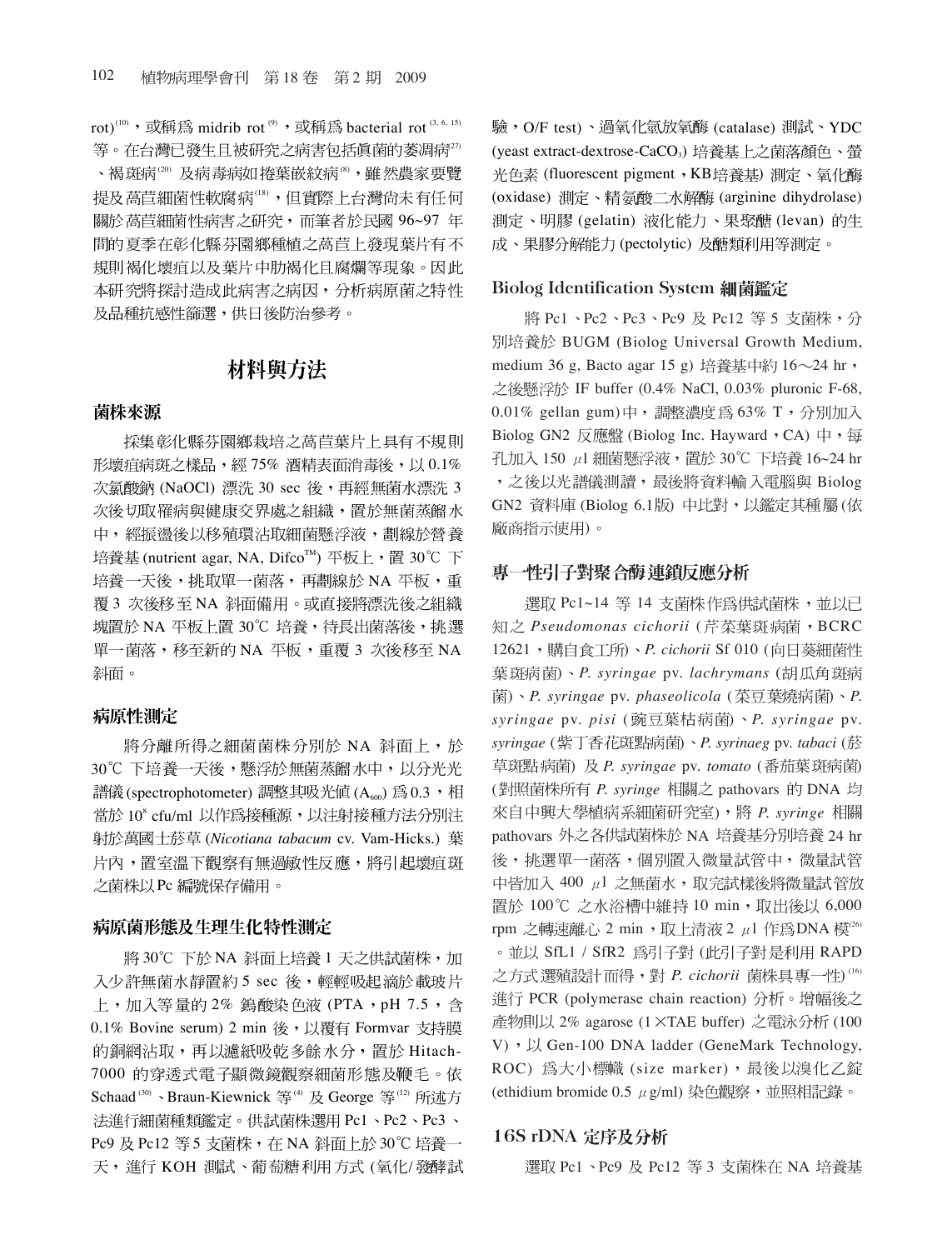上之單一菌落, 以 DNeasy plant mini kit (QIAGEN, Hilden, Germany) 抽取 genomic DNA 後, 用細菌 16S rDNA universal primers f8-27/r1510<sup>(22)</sup> 進行 PCR 增幅, 引子濃度約10  $\mu$ M, 分別加入 PCR 各反應物: 5 mM dNTPs · 25 mM Mg<sup>+</sup> · 2.5 units/  $\mu$  *l RealTaq DNA* polymerase (Real Biotech Corporation, ROC)  $\cdot \cup \otimes 5 \mu$  $10 \times PCR$  反應緩衝液,總反應體積為 50  $\mu$ l。PCR 增 幅條件先以 94℃ 反應 5 min, 之後進行 94℃ 30 sec, 55°C 30 sec, 72°C 2 min 20 sec, 共40個循環, 最後再 進行 72℃ 5 min 1 個循環。增幅後之產物則以 1.0~1.5% agarose 進行電泳分析,將所得之片段進行定 序(sequencing), 再將序列以 NCBI (National Center for Biotechnology Information, 美國國家生物科技資料中 心) 和 SDSC-Biology Workbench (加州大學之聖地牙哥 分校高速電腦中心) 之 BLAST (Basic Local Alignment Search Tool) 進行序列比對。

#### 品種抗性篩選

選取 Pc1、Pc9及 Pc12 等 3 支菌為供試菌株,供試 之 21 種市售商業萵苣品種包含四大類: (1) 結球萵苣 (包括捲心、包心及奶油妹);(2) 半結球萵苣(新勇); (3) 嫩莖萵苣 (莖萵苣及大心);(4) 葉萵苣 (深橡樹葉、 淺橡樹葉、紅捲、紅翠、葉萵苣 #183、綠葉、橡樹 葉、HV-075 青 A、尖葉、HV-076 粉 A、翠花、大陸 妹、尖 A、大陸 A及明豐 3號)。將病原菌分別製備成 10<sup>8</sup> cfu/ml 之懸浮液作為接種源,選用約播種一個月之 萵苣(約4~6片葉片大小) 為供試植株,每一供試菌株 接種3棵植株,將供試3支菌株之菌液分別均匀噴灑於 供試植株上,因此每一個品種共接種9棵,之後以塑 膠袋套袋保濕,放置30℃定溫箱中,兩天後除去塑膠 袋,觀察並記錄病徵出現情形。

#### 結 果

### 病徵

彰化縣芬園鄉地區栽培之萵苣葉片上之病徵為不 規則形褐化壞疽斑,病斑沿著葉脈擴散(圖一,A),嚴 重時葉片呈現腐爛且破碎現象 (圖一, B), 中肋常被感 染並造成褐化且輕微腐爛的病徵,紅捲萵苣上亦具有 和葉萵苣同樣之病徵(圖一,C)。將分離所得的所有細 菌菌株分別以 10° cfu/ml 細菌懸浮液注射接種至萬國士 煙草葉片內,室溫下 24 hr 內即可形成壞疽病斑。選取 Pc1、Pc9 及 Pc12 進行接種,供試萵苣植株於接種後 16 ~ 32 hr 於葉片即出現不規則形及點狀水浸狀斑,之

後病斑持續擴展,且色澤加深轉為不規則形褐化壞疽 斑 (圖一,D),中肋被感染時形成褐化條狀壞疽斑,並 造成組織腐爛,壞疽沿著葉脈往側邊組織發展(圖一, E), 一星期後, 若環境溼度低, 病斑呈深綠或深褐色 乾枯 (圖一,F), 二星期後, 受感染之葉片中肋腐爛軟 化下垂,不同品種間之病徵略有不同,甚至部分葉片 有枯萎掉落的情形,若環境溼度高時,葉片呈現腐爛 現象,嚴重者造成供試萵苣植株死亡。

#### 形態及生理生化特性

供試萵苣病原菌爲革蘭氏陰性,於 TEM 觀察其爲 單極生一至多根鞭毛之桿狀細菌,以氧化方式利用葡 萄糖,具催化酶, YDC 培養基 30℃ 培養時不會產生 黏液,亦無法產生色素,KB 上可產生螢光色素,具氧 化酶,不具精氨酸二水解酶,不具液化明膠能力,不 具菌果聚醣, 無法分解果膠及不能利用 L-Rhamnose、 Sorbitol、Sucrose 和D-Trehalose, 但可利用 Mannitol。

#### **Biolog Identification System 細菌鑑定**

以 Biolog 系統鑑定結果供試萵苣菌株 Pc1 與 P. *syringe* 之相似值為 0.53,Pc2、Pc3、Pc9及 Pc12 為 *P*. *cichorii* (*syringe*),相似值依序分別為 0.88、0.75、0.85 及0.94。

#### 專一性引子對 SfL1/SfR2 聚合酶 鎖反應分析

以 P. cichorii 之專一性引子對 SfL1 / SfR2 進行 PCR 分析, 結果顯示供試之 14 株萵苣病原菌株、P. *cichorii* (芹菜葉斑病菌, BCRC 12621) 及 Sf 010 (向日 葵細菌性葉斑病菌) 均可產生大小約為 379 bp 之專一性 DNA 條帶, 而供試 P. syringae pv. lachrymans (胡瓜角 ) *P. syringae* pv. *phaseolicola* ( ) *P. syringae* pv. *pisi* ( ) *P. syringae* pv. *syringae* ( ) *P. syrinaeg* pv. *tabaci* ( 草斑點病菌) 及 P. syringae pv. tomato (番茄葉斑病菌) 則無任何條帶產生。

#### 16S rDNA

以對細菌 16S rDNA 具專一性之引子對 f8-27/r1510 進行 PCR 增幅,得到大小為 1,502 bp 之 DNA 片段,將此片段進行 DNA 定序分析後,再將所得序列 以 BLAST 程式搜尋 NCBI 和 SDSC-Biology Workbench database 之相似序列,結果顯示 Pc1、Pc9 及 Pc12 供試 *P. cichorii* 16S rDNA partial sequences (GenBank accession number EF101976 for *P. cichorii* strain IP1-05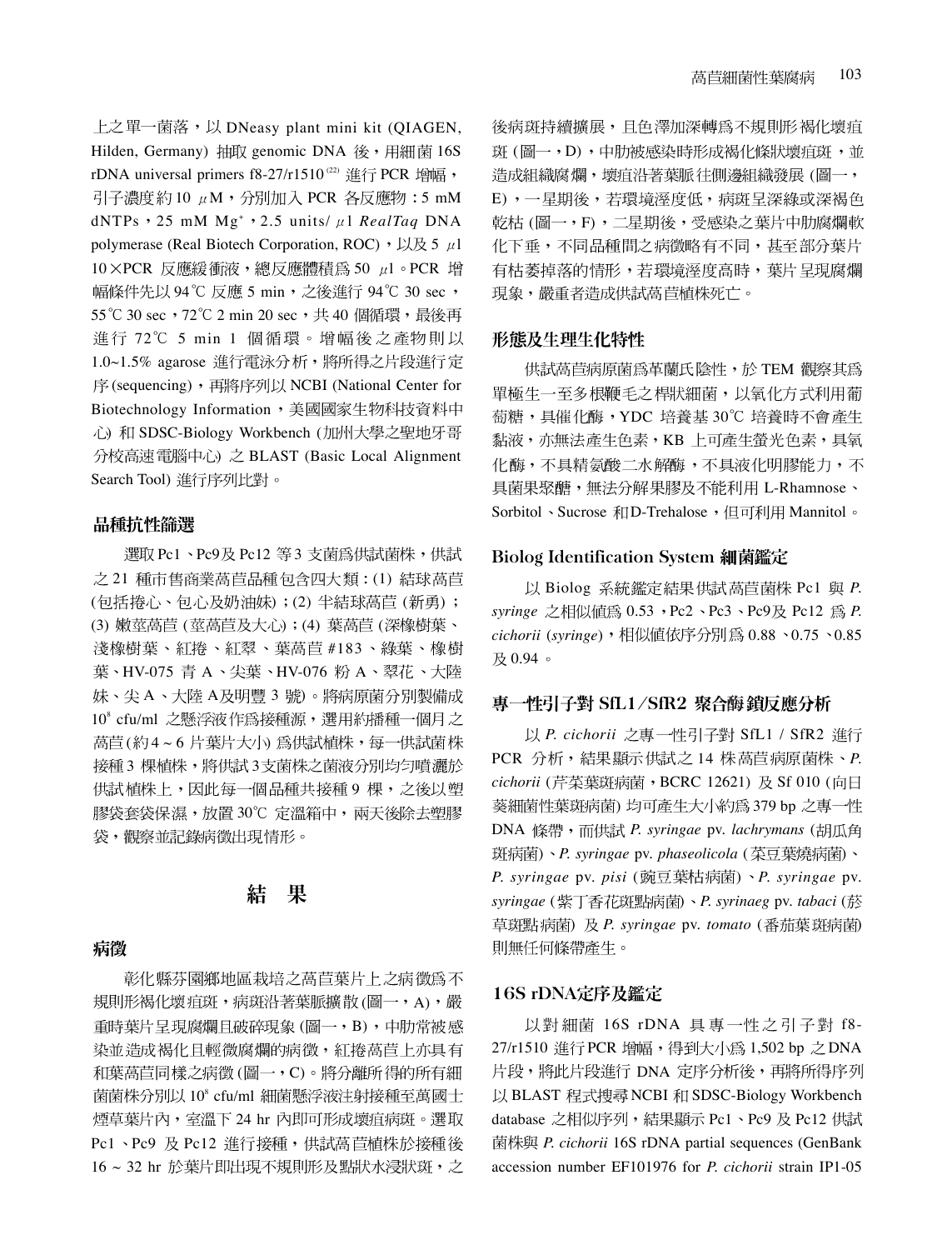

圖一、萵苣細菌性葉腐病之病徵。

A, B, C為田間罹病之萵苣病徵。A, B: 葉萵苣; C: 紅捲萵苣(葉萵苣的品種)。

D, E, F 為接種之萵苣病徵: D: 接種第2天之大心萵苣(嫩莖萵苣的品種), 葉片不規則褐斑; E: 接種一星期之 綠葉萵苣(葉萵苣的品種),葉片及中肋腐爛;F:接種一星期之紅捲萵苣(葉萵苣的品種),葉片乾腐。

Fig. 1. Symptoms of bacterial midrib rot of lettuce. A, B, C : Symptoms of leaf lettuce (var. *crispa*) in fields. D, E, F : Symptoms of lettuce inoculated with *Pseudomonas cichorii.* D : 1 day after inoculation of stem lettuce (var. *augustana*),. irregular brown spot on leaf  $E: 1$  week after inoculation of leaf lettuce (var. *crispa*), rot on leaf and midrib; F: 1 week after inoculation of leaf lettuce (var. *crispa*), dry rot on leaf.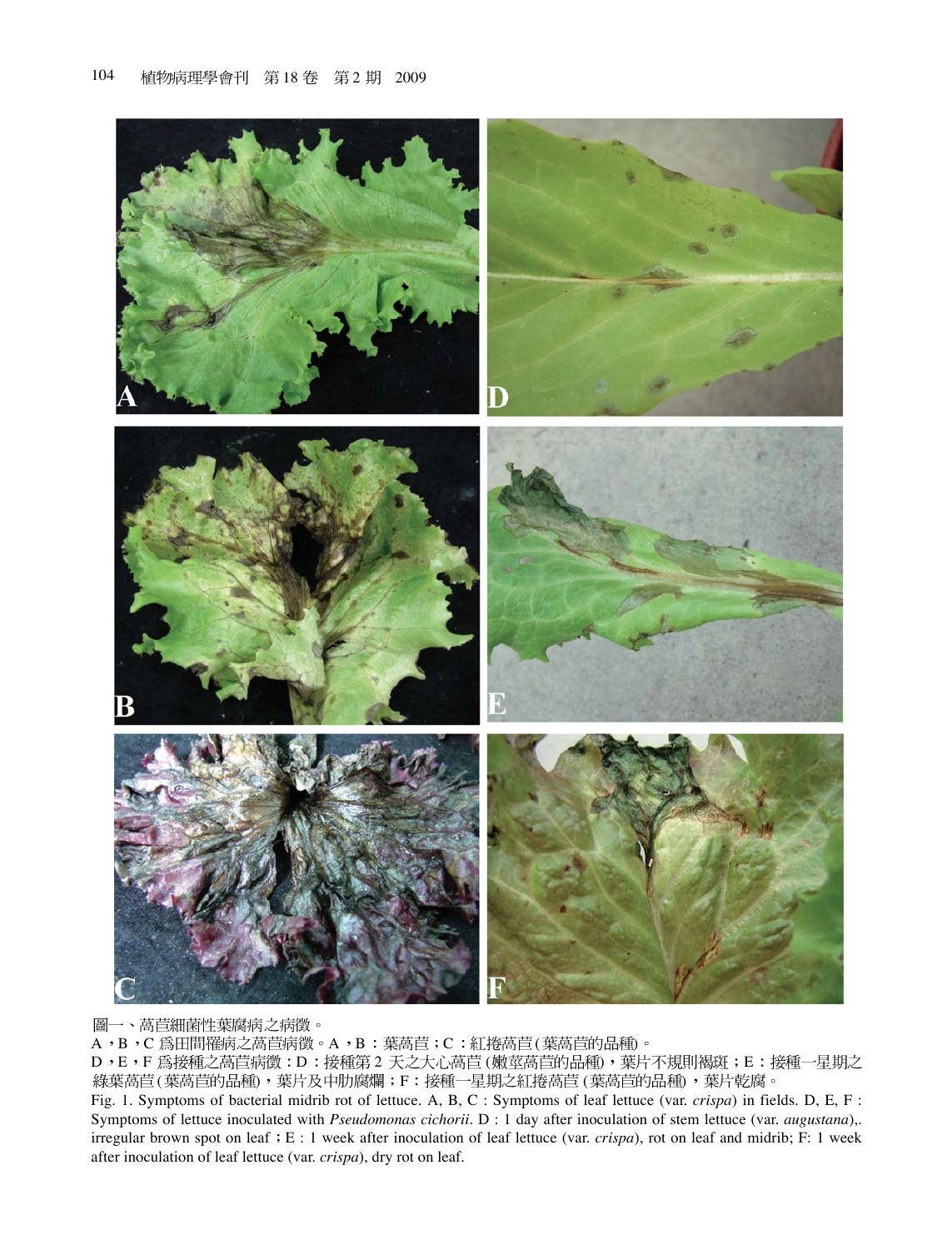and AJ308302 for *P. cichorii* strain ICMP 5707T), 其16S rDNA 部分序列間的相同性 (identity) 均為 99%。而 Pc1、Pc9 及 Pc12 供試菌株與 P. syringae 16S rDNA partial sequences (GenBank accession number DQ318868 for *P. syringae* strain 17) 間的相同性均為 98%, Pc1、 Pc9 及 Pc12 供試菌株與 EU196772 for *P. syringae* strain PGO25 的 16S rDNA 部分序列間的相同性均為 93%。

### 品種抗感性

選取 Pc1、Pc9 及 Pc12 等菌株以無傷口噴霧接種 法接種至播種一個月之市售商業品種的萵苣供試植株 上(約4~6片葉片大小),於接種後16 hr 所有供試萵苣 品種葉片皆形成不規則及點狀水浸斑,接種後第2 天 形成不規則形之壞疽斑 (圖一,D),以及中肋具條狀褐 化腐爛之壞疽沿著葉脈往側邊組織蔓延 (圖一,E),不 規則形之壞疽位置為隨機出現,葉面上可能在中肋或 中肋左右兩側形成同時具有斑點和中肋褐化腐爛之情 形,之後病斑漸擴大且色澤加深為深褐色。在所有供 試萵苣品種中,以結球類型 (奶油妹)、半結球類型 (新 勇) 以及嫩莖類型(莖萵苣、大心) 的萵苣供試4個品種 較具抗性,雖感病卻仍然可以持續生長,植株不會死

105 萵苣細菌性葉腐病 亡,而屬於葉萵苣的類型的 15個品種又可分為兩類, 一為紅色葉片之葉萵苣 4 種(深橡樹葉、淺橡樹葉、紅 捲、紅翠),另一為綠色葉片之葉萵苣共有 11種(葉萵 苣 #183、綠葉、橡樹葉、HV-075 青 A、尖葉、HV-076 粉 A、翠花、大陸妹、尖 A、大陸 A 及明豐 3 號),其中紅色葉片之4種葉萵苣以及綠色葉片中4種 (葉萵苣 #183、HV-075 青 A、尖葉及尖 A) 較具抗性, 與結球(奶油妹)、半結球及嫩莖萵苣供試之品種試驗 結果相同,雖感病但植株仍持續生長,不會造成植株 死亡,而另外之7種綠色葉萵苣(綠葉、橡樹葉、HV-076 粉 A、翠花、大陸妹、大陸 A 及明豐 3 號) 植株則 於接種後一星期至一個月內陸續死亡;結球萵苣類型 的供試 2 個品種捲心及包心感病,顯示上述 2 種結球 萵苣及 7 種綠色葉萵苣總共9 種品種之萵苣感病性較 強外,其餘12種品種新生葉片不受影響持續生長,顯 示其抗性較佳(表二)。

#### 討 論

經柯霍氏法則確認彰化縣芬園地區栽培之萵苣發 生細菌性病害,其病徵初期為葉片上出現不規則形水

#### 表一、萵苣細菌性葉腐病菌之生理生化測試

| Character                                 | Strains from lettuce <sup>1</sup> | Pseudomonas cichorii <sup>2</sup> | P. syringae $^2$ |
|-------------------------------------------|-----------------------------------|-----------------------------------|------------------|
| KOH test                                  | $G(-)^3$                          | $G(-)^3$                          | G (              |
| $O/F$ test                                |                                   | O                                 |                  |
| Catalase                                  |                                   | $^+$                              |                  |
| Colonies yellow on YDC                    |                                   |                                   |                  |
| Colonies mucoid on YDC at 30°C            |                                   |                                   |                  |
| Diffusible non-fluorescent pigments on KB |                                   |                                   |                  |
| Fluorescent pigment on KB                 |                                   |                                   | ┿                |
| Flagellar number                          | >1                                | >1                                | >1               |
| Oxidase                                   | ┿                                 | $^+$                              |                  |
| Arginine dihydrolase                      |                                   |                                   |                  |
| Gelatin hydrolysis                        |                                   |                                   | ┿                |
| Levan                                     |                                   |                                   |                  |
| Pectolytic activity                       |                                   |                                   |                  |
| Tobacco HR                                | ┿                                 | $\mathrm{+}$                      | ┿                |
| Utilization of:                           |                                   |                                   |                  |
| Cellobiose                                |                                   |                                   |                  |
| Mannitol                                  |                                   | $^+$                              |                  |
| L-Rhamnose                                |                                   |                                   |                  |
| Sorbitol                                  |                                   |                                   |                  |
| Sucrose                                   |                                   |                                   |                  |
| D-Trehalose                               |                                   |                                   |                  |

Table 1. Physiological and biochemical characters of strains isolated from lettuce

<sup>1</sup> The tested strains isolated from lettuce were Pc  $1, 2, 3, 9$  and  $12$ .

<sup>2</sup> Data are combined by referring to Braun-Kiewnick, et al., 2001<sup>(4)</sup>. George, et al., 2005<sup>(12)</sup>. and Schaad, 2001<sup>(31)</sup>.

<sup>3</sup> G (-), Gram negative; O, oxidative; F, formation;  $+$ , positive reaction;  $-$ , negative reaction; V, 21~79% positive.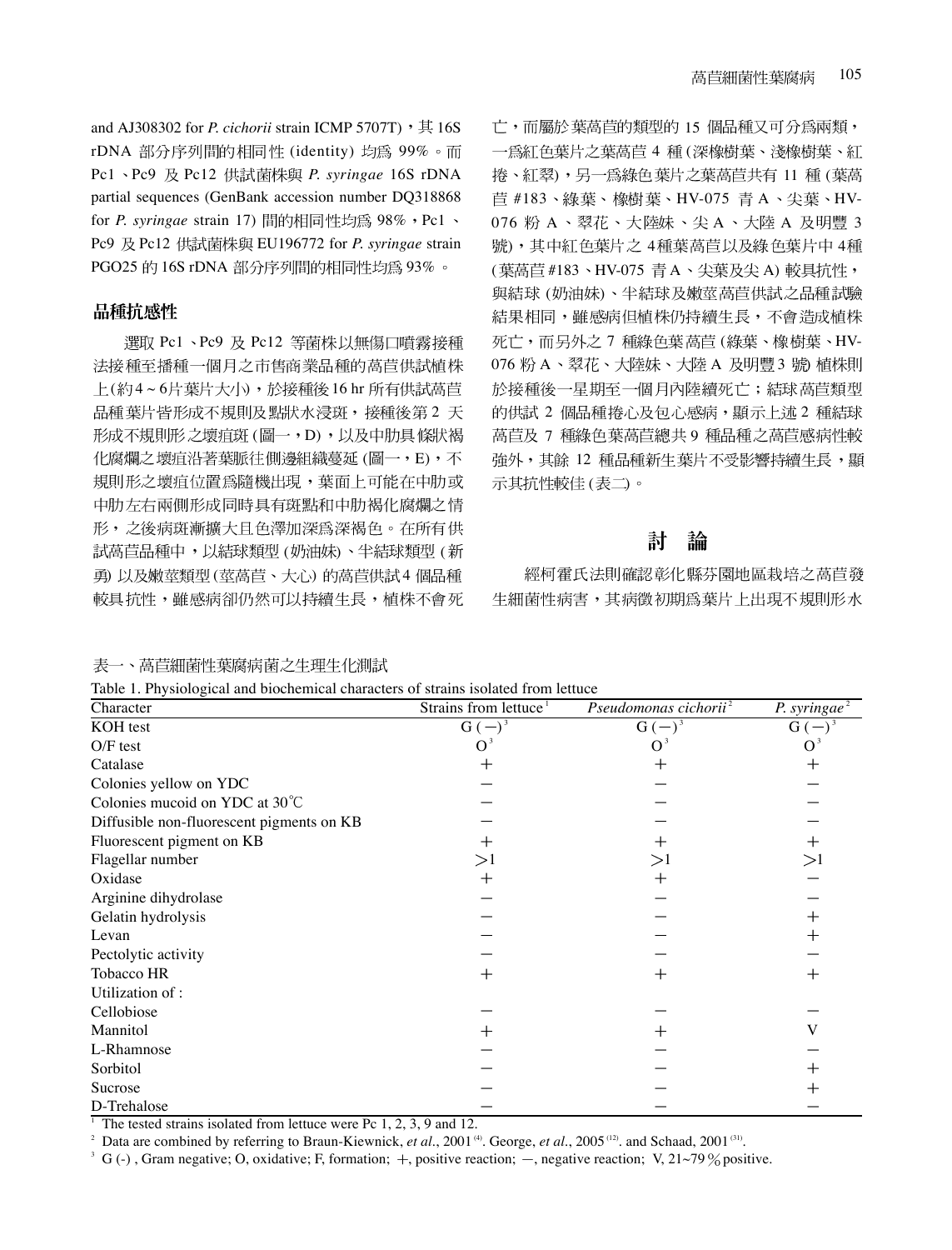| 萵苣類型    | 品種(系)名     | 抗感病                | 植株死亡     | 種子來源   |
|---------|------------|--------------------|----------|--------|
| 結球萵苣    | 奶油妹        | $^{+}$             | $-, 0/9$ | 德城行    |
|         | 捲心         | $^{+}$             | $+, 6/9$ | 德城行    |
|         | 包心         | $\hspace{0.1mm} +$ | $+, 5/9$ | 農友種苗公司 |
| 半結球萵苣   | 新勇         | $^{+}$             | $-, 0/9$ | 德城行    |
| 嫩莖高苣    | 莖萵苣        | $^{+}$             | $-, 0/9$ | 農友種苗公司 |
|         | 大心         | $^{+}$             | $-, 0/9$ | 順益種子行  |
| 葉萵苣(紅色) | 深橡樹葉       | $^{+}$             | $-, 0/9$ | 德城行    |
|         | 淺橡樹葉       | $^{+}$             | $-, 0/9$ | 德城行    |
|         | 紅捲葉        | $^{+}$             | $-, 0/9$ | 德城行    |
|         | 紅翠         | $^{+}$             | $-, 0/9$ | 農友種苗公司 |
| 葉萵苣(綠色) | 葉萵苣 #183   | $^{+}$             | $-, 0/9$ | 德城行    |
|         | 綠葉         | $^{+}$             | $+, 1/9$ | 德城行    |
|         | 橡樹葉        | $^{+}$             | $+, 2/9$ | 德城行    |
|         | HV-075 青A  | $^{+}$             | $-, 0/9$ | 農友種苗公司 |
|         | 尖葉         | $^{+}$             | $-, 0/9$ | 農友種苗公司 |
|         | HV-076 粉 A | $\hspace{0.1mm} +$ | $+, 1/9$ | 農友種苗公司 |
|         | 翠花         | $\hspace{0.1mm} +$ | $+, 2/9$ | 農友種苗公司 |
|         | 大陸妹        | $\hspace{0.1mm} +$ | $+, 1/9$ | 農友種苗公司 |
|         | 尖A         | $\hspace{0.1mm} +$ | $-, 0/9$ | 順益種子行  |
|         | 大陸 A       | $\hspace{0.1mm} +$ | $+, 2/9$ | 順益種子行  |
|         | 明豐3號       | $\mathrm{+}$       | $+, 1/9$ | 順益種子行  |

表二、市售萵苣商業品種對 Pseudomonas cichorii 病原菌之抗感性 Table 3. Resistance of commercial varieties of lettuce to *Pseudomonas cichorii*

浸狀斑,之後病斑漸加深成深褐色且沿著葉脈擴散, 葉片中肋若感染時會造成褐化且輕微腐爛,當環境涇 度較高時容易導致葉片組織腐爛,嚴重時甚至導致植 株死亡(圖一)。觀察田間不同品種亦發現同樣的病 徵。由上述病徵之樣品分離所得的菌株確認為病原菌 後即進行生理生化性質測定,結果顯示該病原細菌為 革蘭氏陰性,桿狀,多數為單極生單鞭毛,少數為單 極生多根鞭毛之細菌,George等(12)研究提及 *Pseudomonas*  具菌果聚醣及液化明膠能力等特性,而我們從萵苣上 分離所得之菌株也具同樣特性 (表一),顯示供試病原 *Pseudomonas* KB 培養基上可產生螢光色素,目前已知具螢光之 *Pseudomonas P. agarici P. cichorii P. fuscovaginae P. marginalis P. savastanoi P. syringe P. tolaasii P. viridiflava* (4) 酶、果膠分解能力以及菸草過敏性反應等各項試驗結 *P. agarici P. cichorii*  $\vec{E}$  *R. syringe* 等之生理生化特性較為相近(4)。

以 Biolog 測試萵苣供試菌株與 P. syringe 及 P.  $cichorii$  相似値為 0.74~0.94, 顯示供試菌株可能是 P. *cichorii* 或 P. syringe,由於兩種細菌之生理生化特性不

容易區分,進一步以 16S rDNA 鑑定萵苣病原菌菌株, 結果顯示與 *P. cichorii* 之 16S rDNA 部分序列間的相同 性為 99%, 但與 *P. syringe* 之 16S rDNA 部分序列間比 對發現其相同性爲 93~98% · Pseudomonas 屬依照 16S rDNA 之序列分類, P. cichorii 和 P. syringe 都屬於 P. *syringe* 之族群 (group), 其 Bootstrap 值爲84 ~ 87% (12) ,而由 Biolog 和 16S rDNA 之結果發現 *P. cichorii* 和 *P. syringe* 之相似度頗高,因此若單以 Biolog 或者是 16S rDNA 方法來鑑定萵苣病原菌,均無法有效且明確分別 *P. cichorii P. syringe P.* cichorii 具專一性之引子對 SfL1 / SfR2<sup>16</sup> 鑑定供試萵苣 病原菌,Hseu 等<sup>16</sup> 研究所設計對 *P. cichorii* 具專一性 的引子對 SfL1 / SfR2, 是經過 NCBI 基因庫比對後, 並選取與其他已註冊非標的細菌之 DNA 序列均低於 15% 之片段而得,同時將這些非標的菌株的 DNA 或菌 液與標的菌株 P. cichorii 的 DNA 或菌液混合進行 PCR, 確定該引子對僅對供試的 P. cichorii 菌株具高專 一性, 與非標的 P. syringe 菌株則不產生任何干擾訊號 <sup>(16)</sup>, 本研究利用此引子對進行 PCR, 顯示所有供試萵 苣菌株均可在 379 bp 處產生專一性之 DNA 條帶 (圖 二),同時也確認其他供試之 P. syringe 不同的病原型 (pathovars) 菌株如 pv. *lachrymans* (胡瓜角斑病菌)、pv.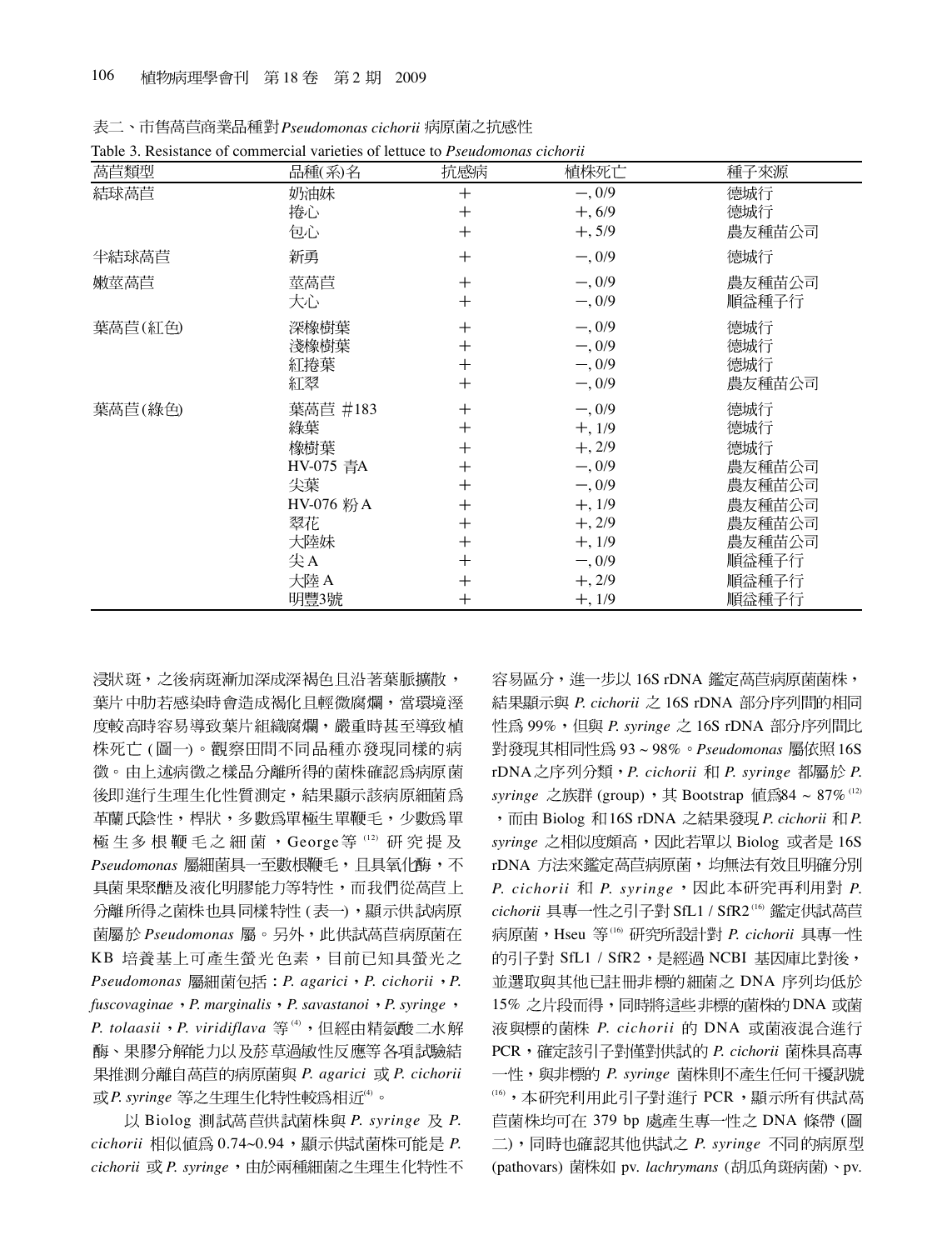$phaseolicola$  (菜豆斑點病菌)、pv. pisi (豌豆斑點病 菌)、pv. syringae (紫丁香花斑點病菌)、pv. tabaci (菸草 斑點病菌) 及 pv. tomato (番茄葉斑病菌) 等 6 種 P. syringe 對照菌株皆無此專一性條帶產生,顯示供試菌 *P. syringe*  理生化測定、Biolog 系統鑑定、PCR 專一性引子對及 16S rDNA 序列比對的結果均顯示分離自萵苣之病原菌 *P. cichorii*

 $P.$  cichorii 自從 Swingle 1925 年於菊苣(33) 上發現 後,陸續發現許多新的寄主,主要危害蔬菜包括萵苣<sup>6</sup> 9, 10, 14) 、甘藍(34)、芹菜(34) 等,以及觀賞植物如菊花(19) 、 天竺葵(11) 及木蘭花(25) 等,糧食作物如小麥(29),近幾年 更發現該病原菌可感染藥用植物薑黃(23)等,所感染之 範圍包括單子葉及雙子葉植物,造成之病徵包括葉 枯、葉斑、bacterial rot、midrib rot、varnish spot 及 bacterial stem rot 等。在台灣目前已知被 P. cichorii 感 染之植物有芹菜(32) 和向日葵(17),其病徵為罹病之葉片 上出現不規則或圓型病斑,但在台灣尚未有引起萵苣 病害之紀錄。國外文獻指出 P. cichorii 在萵苣上造成之 病徵有 bacterial rot<sup>(3, 6, 15)</sup>: 造成 萵苣葉片腐爛, 莖腐病 (bacterial stem rot)<sup>(10)</sup>: 為萵苣葉柄出現深褐色條狀壞疽 及腐爛之情形, midrib rot<sup>®</sup>: 使葉面產生深褐色到墨綠 色病斑,且沿著中肋延伸至側邊組織造成中肋腐爛, 以及斑點病(varnish spot)<sup>(14)</sup>: 在葉面造成具光澤感及不 規則形黑褐色之壞疽病斑,而本研究供試萵苣之病原 菌 P. cichorii 主要的病徵初期為斑點及中肋褐化, 在高 濕環境下會形成整個葉片腐爛的病徵,因此將此病害 *P. cichorii*  萵苣細菌性病害是首次紀錄。

Su 等之研究中指出 P. cichorii 適宜之生長溫度為 30-35℃,接種於芹菜且同樣在 72 hr時置於濕環境中菌 量可持續增殖,但是乾環境則不再增殖(32),所以在高 濕環境下病斑才會擴展(19), P. cichorii 引起的萵苣細菌 性葉腐病,其病勢進展也是受環境影響,當環境溼度 較高,且農民栽培的是感病的品種時,植株被感染會 死亡,因而造成農民的經濟損失。本研究因而探討台 灣較常見的萵苣品種對葉腐病菌之抗感性 (表二),發 現供試的 21 種市售萵苣商業品種均可被 P. cichorii 所 感染,其中以奶油妹 (結球萵苣)、新勇 (半結球萵苣)、 莖萵苣、大心 (嫩莖萵苣)、深橡樹葉、淺橡樹葉、紅 捲、紅翠 (紅色葉片葉萵苣) 以及葉萵苣 #183、HV-075 青 A、尖葉及尖 A (綠色葉片葉萵苣) 等 12 種市售商業 品種較具抗性,植株雖然感病卻不會死亡,顯示半結 球、嫩莖及紅色葉片之葉萵苣對於 P. cichorii 較具有抗 性,而供試之綠葉、橡樹葉、HV-076 粉 A、翠花、大 陸妹、大陸 A 及明豐 3 號 (綠色葉萵苣) 和捲心、包心 (結球萵苣) 等 9 種供試萵苣植株不但感病且於接種一 星期後陸續死亡。雖然有關 P. cichorii 危害萵苣的研究



#### 7 8 9 10 11 12 13 14 15 16  $\mathbf{1}$ 3  $\overline{4}$ 5 6

圖二、應用 PCR 技術以引子對 SfL1 / SfR2 鑑定萵苣細菌性葉腐病菌。M,100 bp DNA marker ; 1,negative control : 2, *Pseudomonas cichorii* (芹菜葉斑病菌) : 3, *P. syringae* pv. *lachrymans* (胡瓜角斑病菌) : 4, *P. syringae* pv. *phaseolicola* (菜豆斑點病菌) ; 5 *· P. syringae* pv. *pisi* (豌豆斑點病菌) ; 6 *· P. syringae* pv. *syringae* (紫丁香花斑 ) 7 *P. syrinaeg* pv. *tabaci* ( ) 8 *P. syringae* pv. *tomato* ( ) 9 Sf 010 ( 細菌性葉斑病菌,*P. cichorii*) ; 10~16,Pc 1~7 (萵苣細菌性葉腐病菌,*P. cichorii*)。

Fig. 2. Identification of *Pseudomonas cichorii* from lettuce by PCR with primer pair SfL1 / SfR2. Lane M, 100 bp DNA marker; lane 1, negative control; lane 2, *P. cichorii*; lane 3, *P. syringae* pv. *lachrymans* ; lane 4, *P. syringae* pv. *phaseolicola*; lane 5, *P. syringae* pv. pisi; *lane* 6, *P. syringae* pv. *syringae*; lane 7, *P. syrinaeg* pv. *tabaci*; lane 8, *P. syringae* pv. *tomato*; lane 9, Sf 010 (bacterial leaf spot of sunflower, *P. cichorii*); lanes 10~16, Pc 1~7 (bacterial midrib rot of lettuce, *P. cichorii*).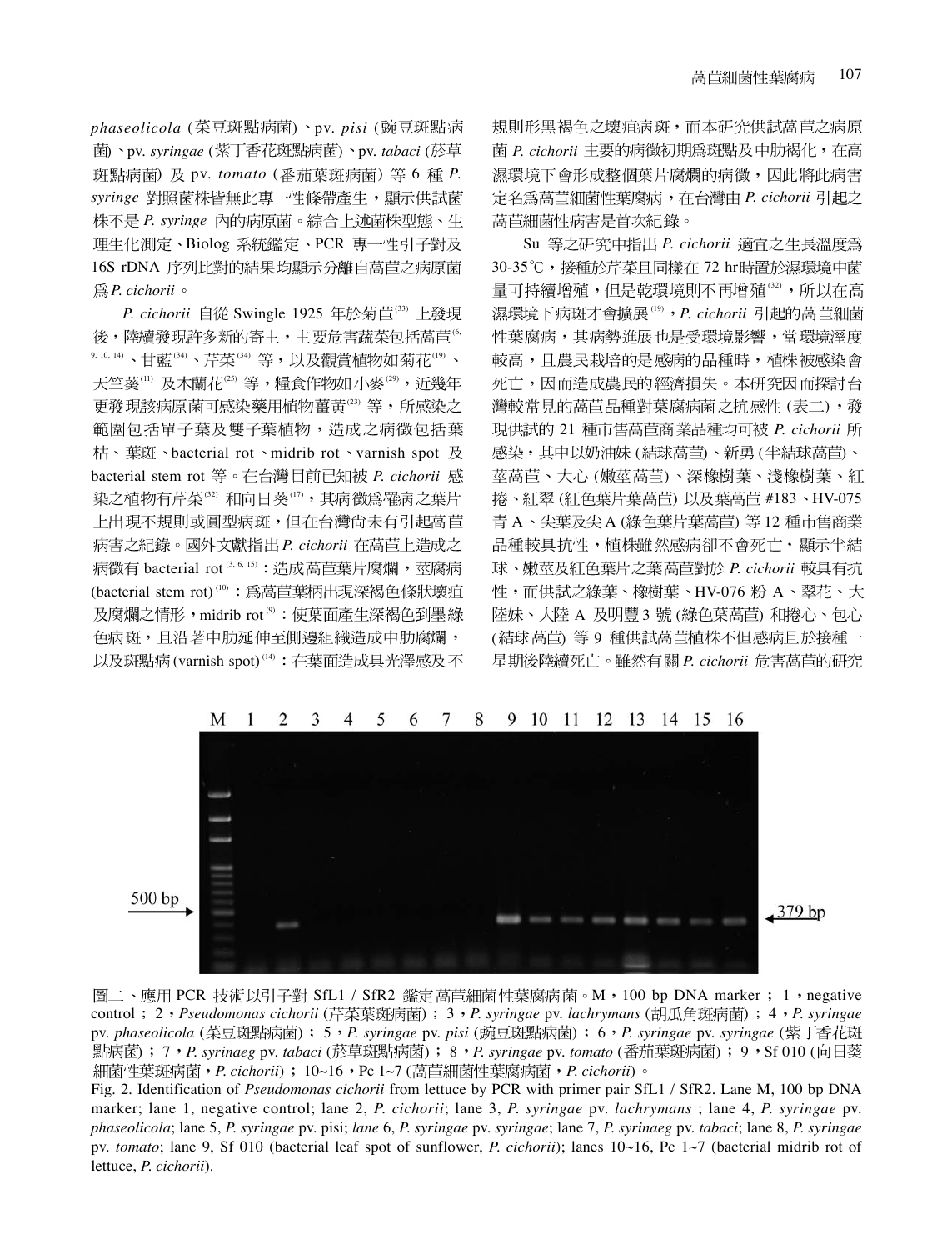中並沒有探討萵苣品種的抗感性。但在 Burkholder 及 Grogan 等報告中分別指出 P. cichorii 造成結球型萵 苣, 不論是 bacterial rot (6) 或 varnish spot (14), 都是具破 壞性的病害, Cottyn 等人與 Dhanvantari 的研究也指出  $P.$  cichorii 引起 butterhead lettuce (結球萵苣) 的莖腐(10) 或 midrib rot<sup>(9)</sup>, 均顯示結球型萵苣是感病的萵苣種 類,而本研究之抗感性試驗結果也顯示供試的結球萵 苣以及大部分的綠色葉萵苣均極感病,植株於接種後 死亡。

自 Burkholder 於 1954 年美國紐約<sup>6</sup> 在萵苣上發現 *P. cichorii* 後,陸續於 1977 年美國加州(14)、1990 年加 拿大安大略(10)、1996年日本岩手縣(15)、2003年在土耳 其<sup>3</sup>以及2009年的比利時<sup>9</sup>以及台灣也出現同樣之病 害,證實受害之地區在持續擴增中,包括美洲、歐 洲、亞洲等地的萵苣栽培區,均可見 P. cichorii 危害萵 苣,可知此病害是萵苣上很普遍的問題。在歐、美、 亞等地區, 萵苣是屬於重要之經濟蔬菜, 從90年代中 **期開始發現 P. cichorii 可感染萵苣後,不論是造成斑點** 病 (varnish spot)<sup>(14)</sup> 或莖腐病 (bacterial stem rot)<sup>(10)</sup>, 或 midrib rot<sup>(9)</sup>, 或 bacterial rot<sup>(3, 6, 15)</sup> 等多種的病徵, 但萵 *P. cichorii*  產量下降,將造成農民經濟上的損失。

### 引用文獻 (LITERATURE CITED)

- 1. Agriculture and Food Agency. 2002. Crop yields of the order query-Lettuce. Retrieved June 12, 2008, from Agricultural report resources network on the world wide web: http://agr.afa.gov.tw/afa/afa\_frame.jsp (in Chinese)
- 2. Alvarez, J., Datnoff, L. E., and Nagata, R. T. 1992. Crop rotation minimizes losses from corky root in Florida lettuce. Hortscience 27: 66-68.
- 3. Aysan, Y., Sahin, S., Ulke, G., and Sahin, F. 2003. Bacterial rot of lettuce caused by *Pseudomonas cichorii* in Turkey. Plant Pathol. 52: 782. (Abstract)
- 4. Braun-Kiewnick, A., and Sands, D. C. 2001. *C. Pseudomonas*. Pages 84-107 *in*: Laboratory guide for identification of plant pathogenic bacteria.  $3<sup>rd</sup>$  ed. Schaad, N. W., Jones, J. B., and Chun, W. ed. APS, St. Paul, USA. 373 pp.
- 5. Brown, N. A. 1918. Some bacterial diseases of lettuce. J. Agric. Res. 13: 367-388.
- 6. Burkholder, W. H. 1954. Three bacteria pathogenic on head lettuce in New York State. Phytopathology 44: 592-596.
- 7. Ceponis, M. J., Kaufman, J., and Butterfield, J. E. 1970. Relative importance of gray mold rot and bacterial soft rot of western lettuce on the New York

market. Plant Dis. Rep. 54: 263-265.

- 8. Chen, Y. K., and Chen, M. J. 1994. Lettuce leafroll mosaic-a new lettuce disease caused by caulimoviruslike agent in Taiwan. Plant Pathol. Bull. 3: 209-215.
- 9. Cottyn, B., Heylen, K., Heyrman, J., Vanhouteghem, K., Pauwelyn, E., Bleyert, P., Van Vaerenbergh, J., Höfte, M., De vos, P., and Maes, M. 2009. *Pseudomonas cichorii* as the casual agent of midrib rot, an emerging disease of greenhouse-grown butterhead lettuce in Flanders. Syst. Appl. Microbiol. 32: 211-225.
- 10. Dhanvantari, B. N. 1990. Occurrence of bacterial stem rot caused by *Pseudomonas cichorii* in greenhousegrown lettuce in Ontario. Plant Dis. 74: 394. (Abstract)
- 11. Englhard, A. W., Mellinger, H. C., Ploetz, R. C., and Miller, J. W. 1983. A lesf spot of florists' geranium incited by *Pseudomonas cichorii*. Plant Dis. 67: 541- 544.
- 12. George, M. G. Julia, A. B., and Timothy, L. 2005. Family I. Pseudomonadaceae Pages 323-377. *in*: Bergey's manual of systematic bacteriology. part c. George ed. Springer. N.Y, USA.1388 pp.
- 13. Grogan, R. G. 1980. Control of lettuce mosaic with virus. Plant Dis. 64: 446-449.
- 14. Grogan, R. G., Misaghi, I. J., Kimble, K. A., Greathead, A. S., Ririe, D., and Bardin, R. 1977. Varnish spot, destructive disease of lettuce in California caused by *Pseudomonas cichorii*. Phytopathology 67: 957-960.
- 15. Hikichi, Y., Saito, A., and Suzuki, K. 1996. Infection sites of *Pseudomonas cichorii* into head leaf of lettuce. Ann. Phytopathol. Soc. Jpn. 63: 125-129.
- 16. Hseu, S. H., Shentue, H., and Lin, C. Y. 2006. Development of species specific PCR primers for identification of *Pseudomonas cichorii*. Plant Pathol. Bull. 15: 275-285.(in Chinese with English abstract)
- 17. Hseu, S. H., Shih, S. C., Ding, P. F., and Lin C. Y. 2004. Characterization of sunflower bacterial leaf spot and its bacteriocide screening. Plant Pathol. Bull.13: 329-334. (in Chinese with English abstract)
- 18. Huang, J. H. 2005. Vegetables disease of Asteraceae. (plant protection). Pages 175-176 *in*: Taiwan agriculture encyclopedia. vol. 3. Harvest Farm Magazine of non-profit organization, Ye ed. Taipei, 520 pp. (in Chinese)
- 19. Jones, J. B., Raju, B. C., and Engelhard, A. W. 1984. Effects of temperature and leaf wetness on development of bacterial spot of geraniums and chrysanthemums incited by *Pseudomonas cichorii*. Plant Dis. 68: 248-251.
- 20. Lin, H. J., and Huang, J. W. 2002. A semiselective medium for detecting *Acremonium lactucae*, the causal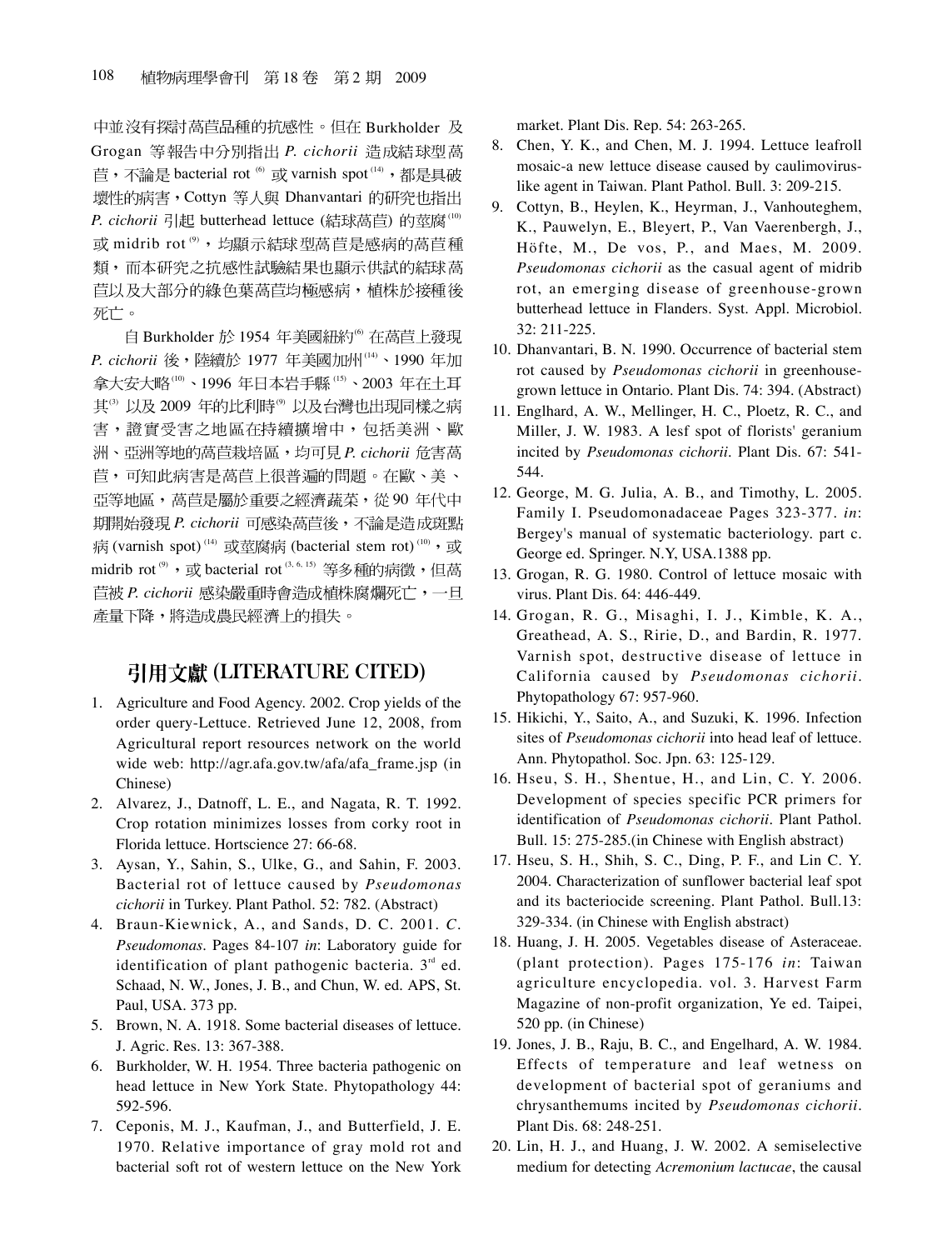agent of lettuce brown spot. Plant Port. Bull. 11: 147- 156. (in Chinese with English abstract)

- 21. Lin, T. L. 2005. Lettuce. (vegetables). Pages 409-412. *in*: Taiwan agriculture encyclopedia. vol. 2. Harvest Farm Magazine of non-profit organization, Fang ed. Taipei, 926 pp. (in Chinese)
- 22. Lipson, D. A., and Schmidt, S. K. 2004. Seasonal changes in an alpine soil bacterial community in the Colorado Rocky Mountains. Appl. Environ. Microbiol. 70: 2867-2879.
- 23. Maringoni, A. C., Theodoro, G. F., Ming, L. C., Cardoso, J. C., and Kurozawa, C. 2003. First report of *Pseudomonas cichorii* on turmeric (*Curcuma longa*) in Brazil. Plant Pathol. 52: 794. (Abstract)
- 24. Matheron, M. E., and Koike, S. T. 2003. First report of fusarium wilt of lettuce caused by *Fusarium oxysporum* f. sp. *lactucae* in Arizona. Plant Dis. 87: 1265. (Abstract)
- 25. Mullen, J. M., and Cobb, G. S. 1984. Leaf spot of southern magnolia caused by *Pseudomonas cichorii*. Plant Dis. 68: 1013-1015.
- 26. Opina, N., Tavner, F., Holloway, G., Wang, J. F., Li, T. H., Maghirang, R., Fegan, M., Hayward, A.C., Krishnapillai, V., Hong, W. F., Holloway, B. W., and J. N. Timmis. 1997. A novel method for development of species and strain-specific DNA probes and PCR primers for identifying *Burkholderia solanacearum* (formerly *Pseudomonas solanacearum*). As. Pac. J. Mol. Biol. Biotechnol. 5: 19-33.
- 27. Peng, Y. H., and Huang, J. W. 1998. Pathologenicity tests of lettuce fusarium wilt fungus. Plant Pathol. Bull. 7: 121-127. (in Chinese with English abstract)
- 28. Pernezny, K., Raid, R. N., Stall, R. E., Hodge, N. C.,

and Collins, J. 1995. An outbreak of bacterial spot of lettuce in Florida caused by *Xanthomonas campestris* pv. *vitians*. Plant Dis. 79: 359-360.

- 29. Piening, L. J., and MacPherson, D. J. 1985. Stem melanosis, a disease of spring wheat caused by *Pseudomonas cichorii*. Can. J. Plant Pathol. 7: 168- 172.
- 30. Radewald, J. D., Mowbray, P. G., Paulus, A. O., Shibuya, F., and Rible, J. M. 1969. Preplant soil fumigation for California head lettuce. Plant Dis. Rep. 53: 385-389.
- 31. Schaad, N. W. 2001. Initial identification of common genera. Pages 7-10 *in*: Laboratory guide for identification of plant pathogenic bacteria.  $3<sup>rd</sup>$  edition Schaad, N. W., Jones, J. B., and Chun, W. ed. APS, St. Paul, USA. 373 pp.
- 32. Su, C. C., Hsu, S. T., and Tzeng, K. C. 1989. Bacterial leaf spot of celery. Plant Prot. Bull. 31: 346-357.
- 33. Swingle, D. B. 1925. Center rot of "French endive" or wilt of chicory (*Cichorium intybus* L.). Phytopathology 15: 730. (Abstract)
- 34. Thayer, P. L., and Wehlburg, C. 1965. *Pseudomonas cichorii*, the cause of bacterial blight of celery in the Everglades. Phytopathology 55: 554-557.
- 35. Wu, B. M., Subbarao, K. V., Van Bruggen, A. H. C., and Koike, S. T. 2001. Comparison of three fungicide spray advisories for lettuce downy mildew. Plant Dis. 85: 895-900.
- 36. Younga, C. S., Clarksonb, J. P. Smitha, J. A., Watlingc, M., Phelpsb, K., and Whippsb, J. M. 2004. Environmental conditions influencing *Sclerotinia sclerotiorum* infection and disease development in lettuce. Plant Pathol. 53: 387-397.